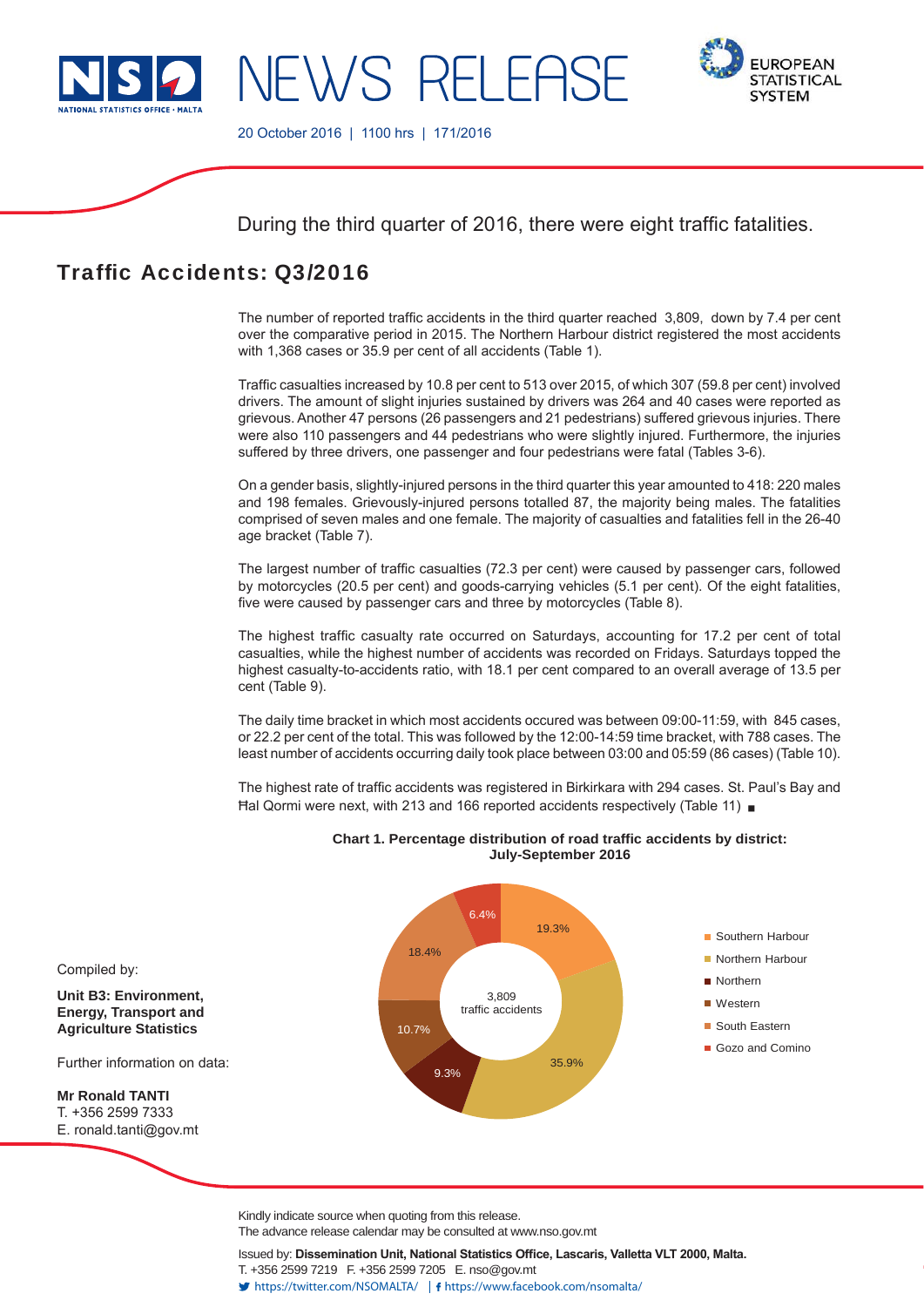|  |  | Table 1. Total road traffic accidents |
|--|--|---------------------------------------|
|  |  |                                       |

|                        |              | January-September |       | July-September |        |                      |  |  |  |
|------------------------|--------------|-------------------|-------|----------------|--------|----------------------|--|--|--|
| <b>Region/District</b> | 2016<br>2015 |                   | 2015  | 2016           | Change | Percentage<br>change |  |  |  |
| <b>MALTA</b>           | 11,777       | 11,853            | 4,114 | 3,809          | $-305$ | $-7.4$               |  |  |  |
| <b>Malta</b>           | 11,159       | 11,232            | 3,858 | 3,566          | $-292$ | $-7.6$               |  |  |  |
| Southern Harbour       | 2,448        | 2,359             | 794   | 734            | $-60$  | $-7.6$               |  |  |  |
| Northern Harbour       | 4,369        | 4,475             | 1,499 | 1,368          | $-131$ | $-8.7$               |  |  |  |
| South Eastern          | 1,026        | 1,094             | 362   | 356            | $-6$   | $-1.7$               |  |  |  |
| Western                | 1,366        | 1,358             | 452   | 407            | $-45$  | $-10.0$              |  |  |  |
| Northern               | 1,950        | 1,946             | 751   | 701            | -50    | $-6.7$               |  |  |  |
| <b>Gozo and Comino</b> | 618          | 621               | 256   | 243            | $-13$  | $-5.1$               |  |  |  |

Note: 2015 data has been revised.

# **Table 2. Minor road traffic accidents**

|                        |              | January-September | July-September |       |        |                      |  |  |
|------------------------|--------------|-------------------|----------------|-------|--------|----------------------|--|--|
| <b>Region/District</b> | 2015<br>2016 |                   | 2015           | 2016  |        | Percentage<br>change |  |  |
| <b>MALTA</b>           | 10,746       | 10,719            | 3,755          | 3,421 | $-334$ | $-8.9$               |  |  |
| <b>Malta</b>           | 10,202       | 10,165            | 3,522          | 3,204 | $-318$ | $-9.0$               |  |  |
| Southern Harbour       | 2,225        | 2,120             | 727            | 659   | $-68$  | $-9.4$               |  |  |
| Northern Harbour       | 4.057        | 4,136             | 1,386          | 1,250 | $-136$ | $-9.8$               |  |  |
| South Eastern          | 908          | 953               | 311            | 306   | $-5$   | $-1.6$               |  |  |
| Western                | 1,240        | 1,233             | 405            | 364   | $-41$  | $-10.1$              |  |  |
| Northern               | 1,772        | 1,723             | 693            | 625   | $-68$  | $-9.8$               |  |  |
| <b>Gozo and Comino</b> | 544          | 554               | 233            | 217   | $-16$  | $-6.9$               |  |  |

Note: 2015 data has been revised.

### **Table 3. Casualties in road traffic accidents**

|                        |       | January-September | July-September |      |                |                      |  |  |
|------------------------|-------|-------------------|----------------|------|----------------|----------------------|--|--|
| <b>Region/District</b> | 2015  | 2016              | 2015           | 2016 | Change         | Percentage<br>change |  |  |
| <b>MALTA</b>           | 1,283 | 1,478             | 463            | 513  | 50             | 10.8                 |  |  |
| <b>Malta</b>           | 1,195 | 1,389             | 433            | 481  | 48             | 11.1                 |  |  |
| Southern Harbour       | 279   | 312               | 89             | 99   | 10             | 11.2                 |  |  |
| Northern Harbour       | 374   | 441               | 137            | 152  | 15             | 10.9                 |  |  |
| South Eastern          | 150   | 187               | 64             | 68   | 4              | 6.3                  |  |  |
| Western                | 159   | 163               | 61             | 57   | $-4$           | $-6.6$               |  |  |
| <b>Northern</b>        | 233   | 286               | 82             | 105  | 23             | 28.0                 |  |  |
| <b>Gozo and Comino</b> | 88    | 89                | 30             | 32   | $\overline{2}$ | 6.7                  |  |  |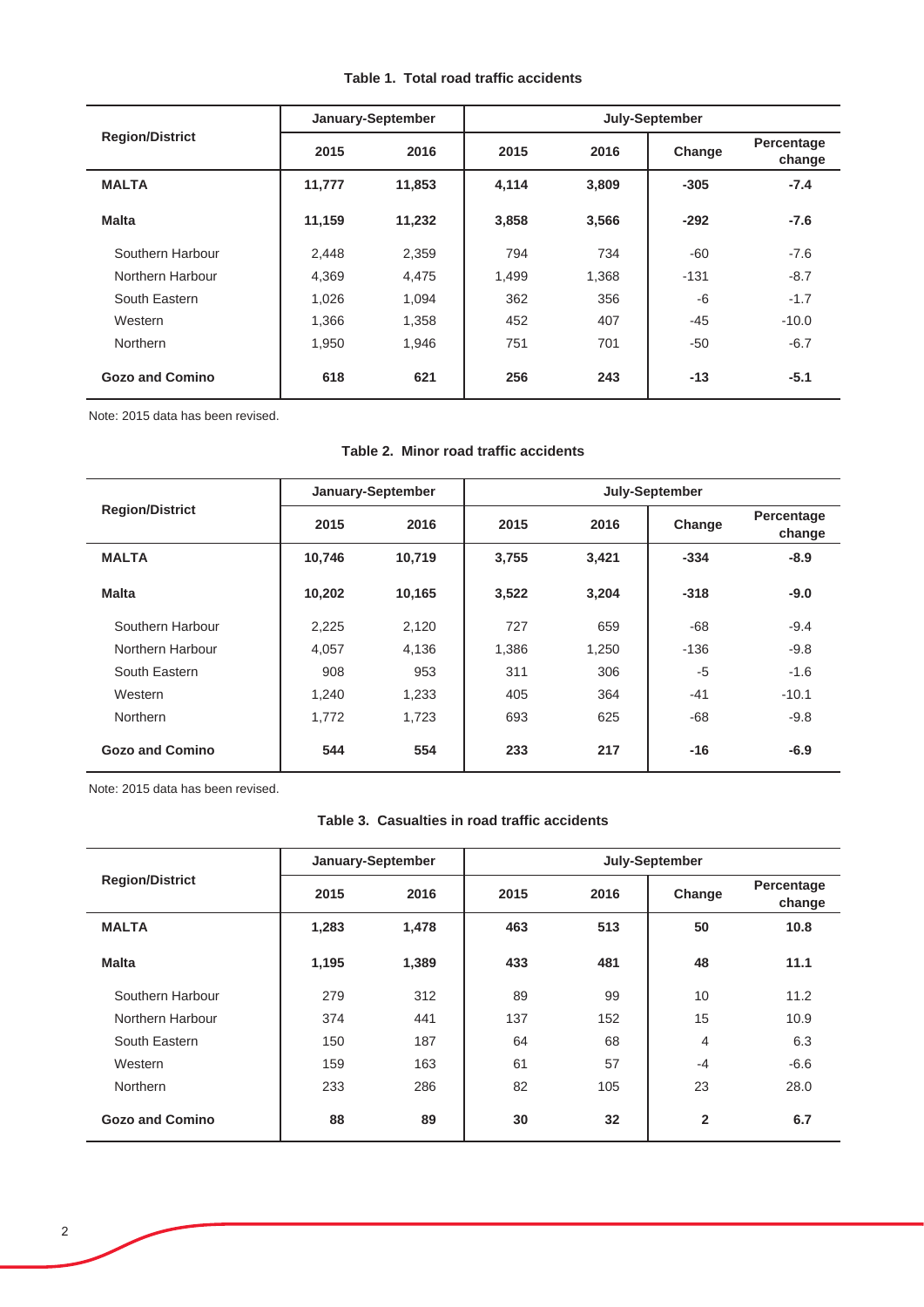**Table 4. Injuries sustained by drivers in road traffic accidents: July-September**

| <b>Region/District</b> |        | 2015            |                            |              | 2016   |                 |                          |              |
|------------------------|--------|-----------------|----------------------------|--------------|--------|-----------------|--------------------------|--------------|
|                        | Slight | <b>Grievous</b> | Fatal                      | <b>Total</b> | Slight | <b>Grievous</b> | Fatal                    | <b>Total</b> |
| <b>MALTA</b>           | 231    | 39              | 1                          | 271          | 264    | 40              | 3                        | 307          |
| <b>Malta</b>           | 216    | 30              | 1                          | 247          | 247    | 39              | 3                        | 289          |
| Southern Harbour       | 47     | 3               | ۰                          | 50           | 48     | 6               | $\overline{\phantom{a}}$ | 54           |
| Northern Harbour       | 55     | 9               | -                          | 64           | 79     | 7               |                          | 87           |
| South Eastern          | 36     | 6               | $\boldsymbol{\mathcal{A}}$ | 43           | 41     | 6               | и                        | 48           |
| Western                | 34     | 5               | ۰                          | 39           | 32     | 4               | $\overline{\phantom{a}}$ | 36           |
| Northern               | 44     | 7               | ٠                          | 51           | 47     | 16              |                          | 64           |
| <b>Gozo and Comino</b> | 15     | 9               | ۰                          | 24           | 17     |                 | ۰                        | 18           |

|  |  |  |  |  |  |  | Table 5. Injuries sustained by passengers in road traffic accidents: July-September |
|--|--|--|--|--|--|--|-------------------------------------------------------------------------------------|
|--|--|--|--|--|--|--|-------------------------------------------------------------------------------------|

| <b>Region/District</b> |        | 2015     |                          |              |        | 2016            |                          |              |
|------------------------|--------|----------|--------------------------|--------------|--------|-----------------|--------------------------|--------------|
|                        | Slight | Grievous | Fatal                    | <b>Total</b> | Slight | <b>Grievous</b> | Fatal                    | <b>Total</b> |
| <b>MALTA</b>           | 97     | 23       | ٠                        | 120          | 110    | 26              |                          | 137          |
| <b>Malta</b>           | 94     | 22       | ٠                        | 116          | 100    | 26              | 1                        | 127          |
| Southern Harbour       | 22     | 2        | $\overline{\phantom{0}}$ | 24           | 24     | 5               | $\overline{\phantom{a}}$ | 29           |
| Northern Harbour       | 29     | 11       | $\overline{\phantom{0}}$ | 40           | 26     | 10              |                          | 37           |
| South Eastern          | 14     | 3        | ٠                        | 17           | 13     | 4               | $\overline{\phantom{a}}$ | 17           |
| Western                | 12     |          | $\overline{\phantom{0}}$ | 13           | 12     | 4               | $\overline{\phantom{a}}$ | 16           |
| Northern               | 17     | 5        | ۰                        | 22           | 25     | 3               | $\overline{\phantom{a}}$ | 28           |
| <b>Gozo and Comino</b> | 3      |          | ٠                        | 4            | 10     | $\blacksquare$  | ۰                        | 10           |

**Table 6. Injuries sustained by pedestrians, cysclist, others in road traffic accidents: July-September**

| <b>Region/District</b> |        | 2015            |                          |                |              | 2016            |                          |              |  |
|------------------------|--------|-----------------|--------------------------|----------------|--------------|-----------------|--------------------------|--------------|--|
|                        | Slight | <b>Grievous</b> | Fatal                    | <b>Total</b>   | Slight       | <b>Grievous</b> | Fatal                    | <b>Total</b> |  |
| <b>MALTA</b>           | 42     | 30              | ۰.                       | 72             | 44           | 21              | 4                        | 69           |  |
| <b>Malta</b>           | 41     | 29              | ۰                        | 70             | 42           | 19              | 4                        | 65           |  |
| Southern Harbour       | 6      | 9               | $\overline{\phantom{0}}$ | 15             | 10           | 6               | ٠                        | 16           |  |
| Northern Harbour       | 22     | 11              | $\overline{\phantom{a}}$ | 33             | 16           | 9               | 3                        | 28           |  |
| South Eastern          | 4      |                 | ۰                        | 4              | 2            |                 | ۰                        | 3            |  |
| Western                | 3      | 6               |                          | 9              | 5            |                 | $\overline{\phantom{a}}$ | 5            |  |
| Northern               | 6      | 3               | ٠                        | 9              | 9            | 3               |                          | 13           |  |
| <b>Gozo and Comino</b> |        |                 | $\blacksquare$           | $\overline{2}$ | $\mathbf{2}$ | $\mathbf{2}$    | $\overline{\phantom{a}}$ |              |  |

Note: Other refers to horsecabs, electric scooters, etc.



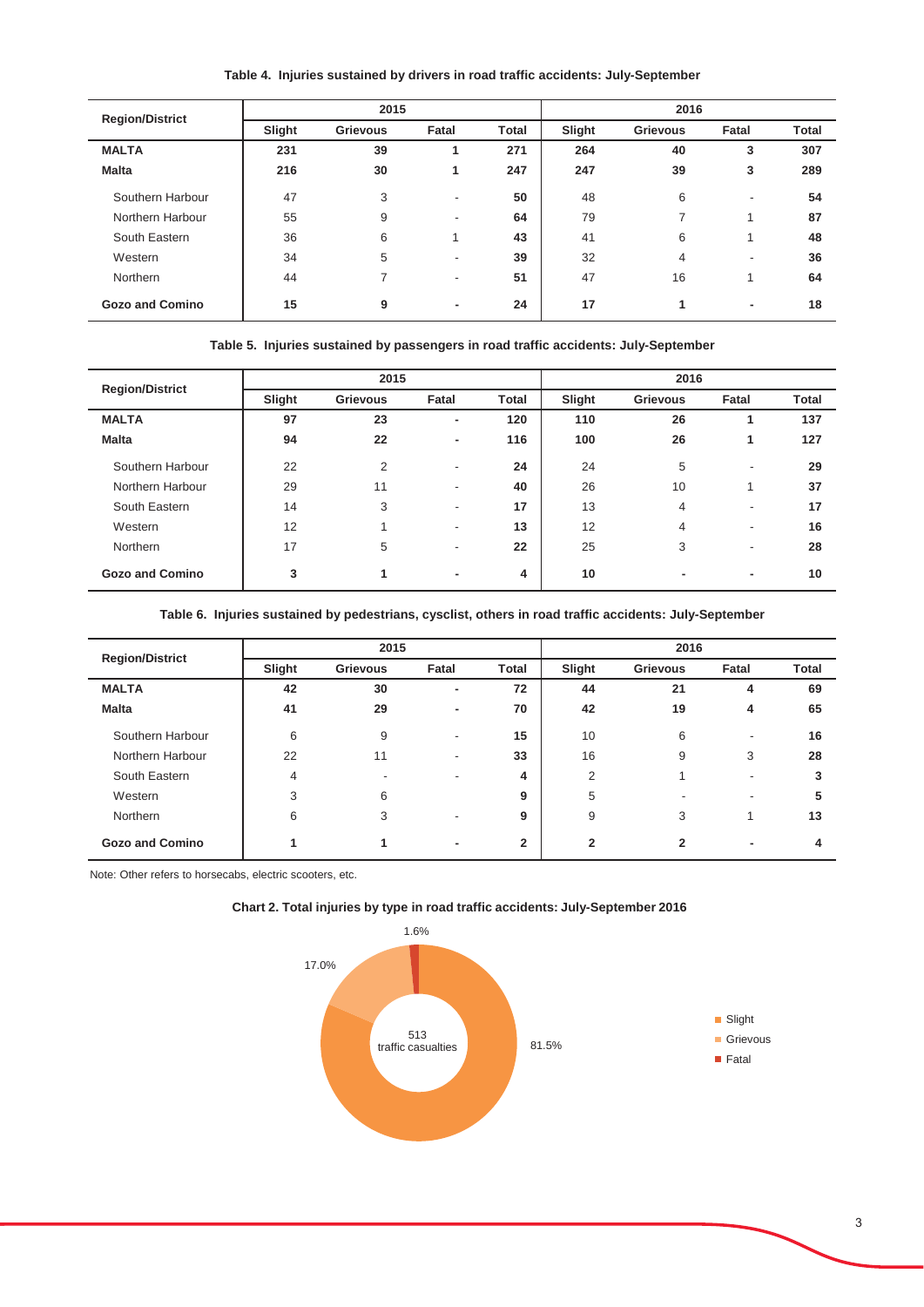|              | 2015           |                          | 2016                      |                          |                  |
|--------------|----------------|--------------------------|---------------------------|--------------------------|------------------|
| Age group    | <b>Total</b>   | Slight                   | <b>Grievous</b>           | Fatal                    | <b>Total</b>     |
|              |                |                          | <b>Males</b>              |                          |                  |
| $0 - 10$     | $\overline{9}$ | $\overline{9}$           | 5                         |                          | 14               |
| $11 - 17$    | 14             | $\,6\,$                  | $\ensuremath{\mathsf{3}}$ |                          | $\boldsymbol{9}$ |
| 18-25        | 54             | 45                       | $\overline{7}$            | 1                        | 53               |
| 26-40        | 72             | 80                       | 20                        | 4                        | 104              |
| 41-59        | 68             | 47                       | 17                        | 1                        | 65               |
| 60-65        | 17             | 14                       | $\blacksquare$            |                          | 14               |
| 66+          | 29             | 18                       | $\overline{7}$            | 1                        | 26               |
| unknown      | ${\bf 5}$      | $\mathbf{1}$             | $\mathbf{1}$              |                          | $\mathbf 2$      |
| <b>Total</b> | 268            | 220                      | 60                        | $\overline{7}$           | 287              |
|              |                |                          | <b>Females</b>            |                          |                  |
| $0 - 10$     | 11             | 5                        | $\overline{\phantom{a}}$  | $\blacksquare$           | $5\phantom{a}$   |
| $11 - 17$    | $\bf 6$        | $\,8\,$                  | $\mathbf{1}$              | $\mathbf{1}$             | 10               |
| 18-25        | 41             | 48                       | $\,$ 3 $\,$               |                          | 51               |
| 26-40        | 65             | 52                       | 6                         |                          | 58               |
| 41-59        | 47             | 55                       | 11                        |                          | 66               |
| 60-65        | 11             | 12                       | $\overline{\phantom{a}}$  |                          | 12               |
| 66+          | 13             | 18                       | 5                         |                          | 23               |
| unknown      | $\mathbf{1}$   | $\overline{\phantom{a}}$ | $\mathbf{1}$              |                          | 1                |
| <b>Total</b> | 195            | 198                      | 27                        | 1                        | 226              |
|              |                |                          | <b>Total</b>              |                          |                  |
| $0 - 10$     | 20             | 14                       | 5                         | $\overline{\phantom{a}}$ | 19               |
| $11 - 17$    | 20             | 14                       | $\overline{4}$            | $\mathbf{1}$             | 19               |
| 18-25        | 95             | 93                       | 10                        | 1                        | 104              |
| 26-40        | 137            | 132                      | 26                        | 4                        | 162              |
| 41-59        | 115            | 102                      | 28                        | 1                        | 131              |
| 60-65        | 28             | 26                       | $\overline{\phantom{a}}$  |                          | 26               |
| 66+          | 42             | 36                       | 12                        | $\mathbf{1}$             | 49               |
| unknown      | $\bf 6$        | $\mathbf{1}$             | $\sqrt{2}$                |                          | $\mathbf 3$      |
| <b>Total</b> | 463            | 418                      | 87                        | 8                        | 513              |

## **Table 7. Traffic casualties by type of injury, age group and sex: July-September**

**Table 8. Road traffic casualties by type of injury and means of transport**

|                        | July-September |        |                 |       |              |  |  |  |  |
|------------------------|----------------|--------|-----------------|-------|--------------|--|--|--|--|
| Vehicle type           | 2015           |        | 2016            |       |              |  |  |  |  |
|                        | <b>Total</b>   | Slight | <b>Grievous</b> | Fatal | <b>Total</b> |  |  |  |  |
| Motorcycle             | 78             | 74     | 28              | 3     | 105          |  |  |  |  |
| Passenger car          | 332            | 316    | 50              | 5     | 371          |  |  |  |  |
| Coach and bus          | 10             |        |                 |       | 8            |  |  |  |  |
| Goods-carrying vehicle | 38             | 18     | 8               |       | 26           |  |  |  |  |
| Unknown vehicle type   | 5              | 3      | ۰               | ۰.    | 3            |  |  |  |  |
| <b>Total</b>           | 463            | 418    | 87              | 8     | 513          |  |  |  |  |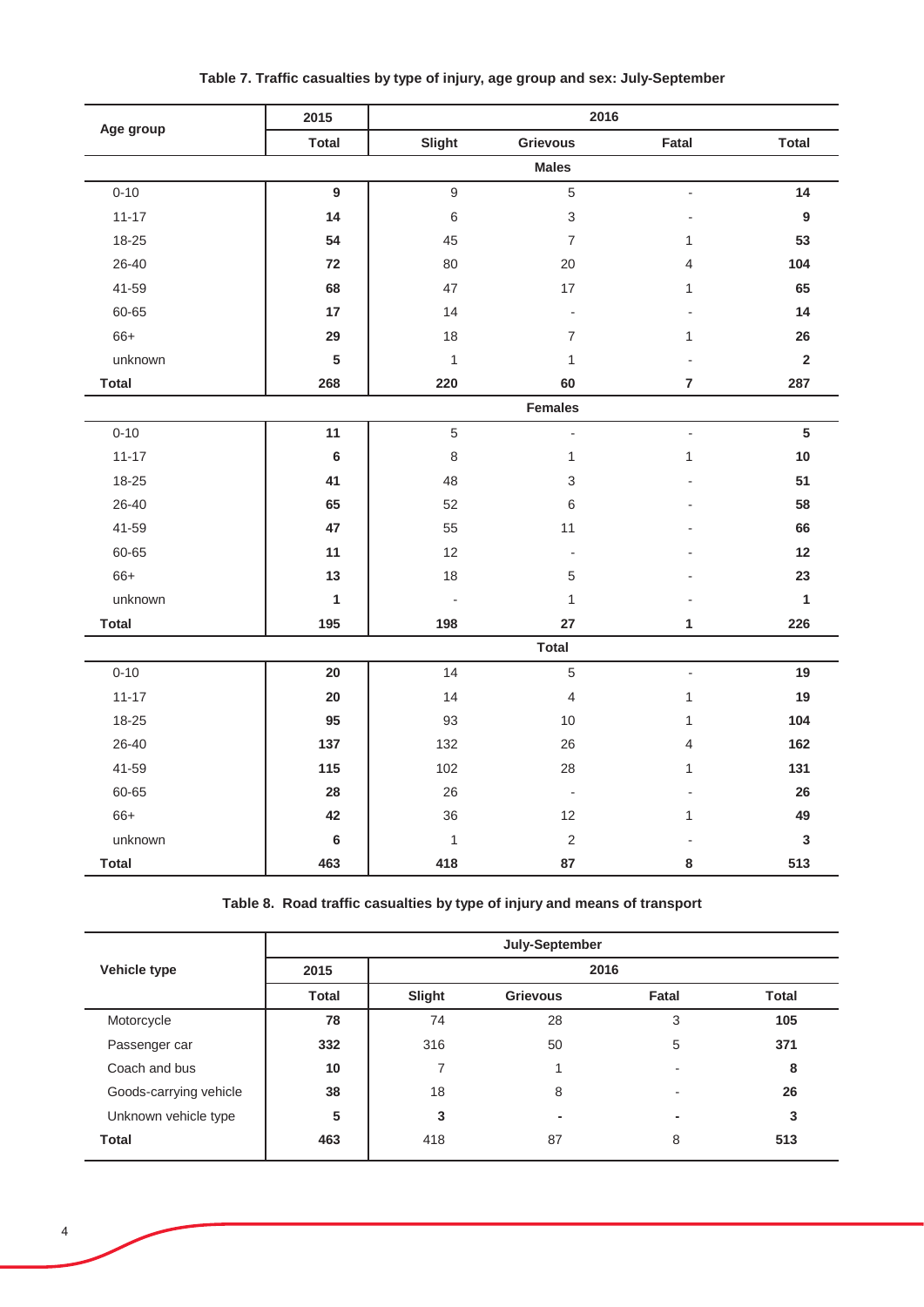#### **Table 9. Road traffic casualties and accidents by day of the week: July-September 2016**

|                                    | Monday | Tuesday | Wednesday | Thursday | Friday | Saturday | Sunday | Total |
|------------------------------------|--------|---------|-----------|----------|--------|----------|--------|-------|
| <b>Traffic casualties</b>          | 62     | 68      | 71        | 87       | 72     | 88       | 65     | 513   |
| <b>Traffic accidents</b>           | 528    | 611     | 586       | 614      | 622    | 487      | 361    | 3,809 |
| Casualities-to-accidents ratio (%) | 11.7   | 11.1    | 12.1      | 14.2     | 11.6   | 18.1     | 18.0   | 13.5  |

**Chart 3. Total road traffic casualties by day of the week: July-September 2016**



#### **Chart 4. Total road traffic accidents by day of the week: July-September 2016**

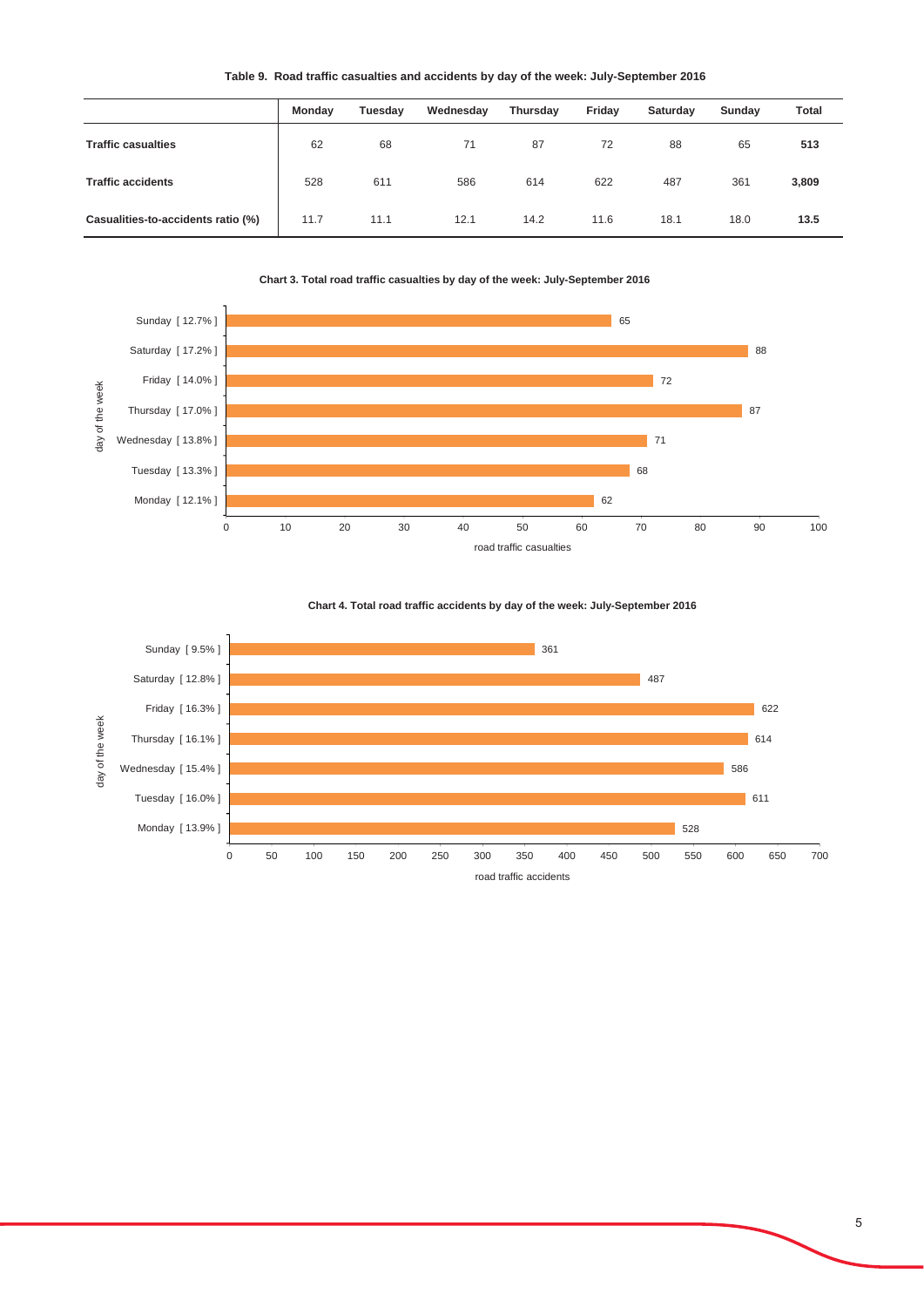**Table 10. Road traffic accidents by day and time of day: July-September 2016**

| Time            | Monday | Tuesday | Wednesday | Thursday | Friday         | Saturday | Sunday | Total |
|-----------------|--------|---------|-----------|----------|----------------|----------|--------|-------|
| $00:00 - 02:59$ | 19     | 9       | 9         | 16       | 11             | 24       | 33     | 121   |
| $03:00 - 05:59$ | 5      | 9       | 5         | 10       | $\overline{7}$ | 25       | 25     | 86    |
| $06:00 - 08:59$ | 85     | 100     | 79        | 87       | 71             | 51       | 26     | 499   |
| $09:00 - 11:59$ | 116    | 126     | 138       | 151      | 136            | 106      | 72     | 845   |
| 12:00 - 14:59   | 106    | 136     | 119       | 129      | 142            | 111      | 45     | 788   |
| 15:00 - 17:59   | 109    | 120     | 131       | 119      | 133            | 78       | 65     | 755   |
| 18:00 - 20:59   | 74     | 88      | 77        | 74       | 88             | 65       | 68     | 534   |
| 21:00 - 23:59   | 14     | 23      | 28        | 28       | 34             | 27       | 27     | 181   |
| <b>Total</b>    | 528    | 611     | 586       | 614      | 622            | 487      | 361    | 3,809 |
|                 |        |         |           |          |                |          |        |       |





00:00-02:59 ■03:00-05:59 ■06:00-08:59 ■09:00-11:59 ■12:00-14:59 ■15:00-17:59 ■18:00-20:59 ■21:00-23:59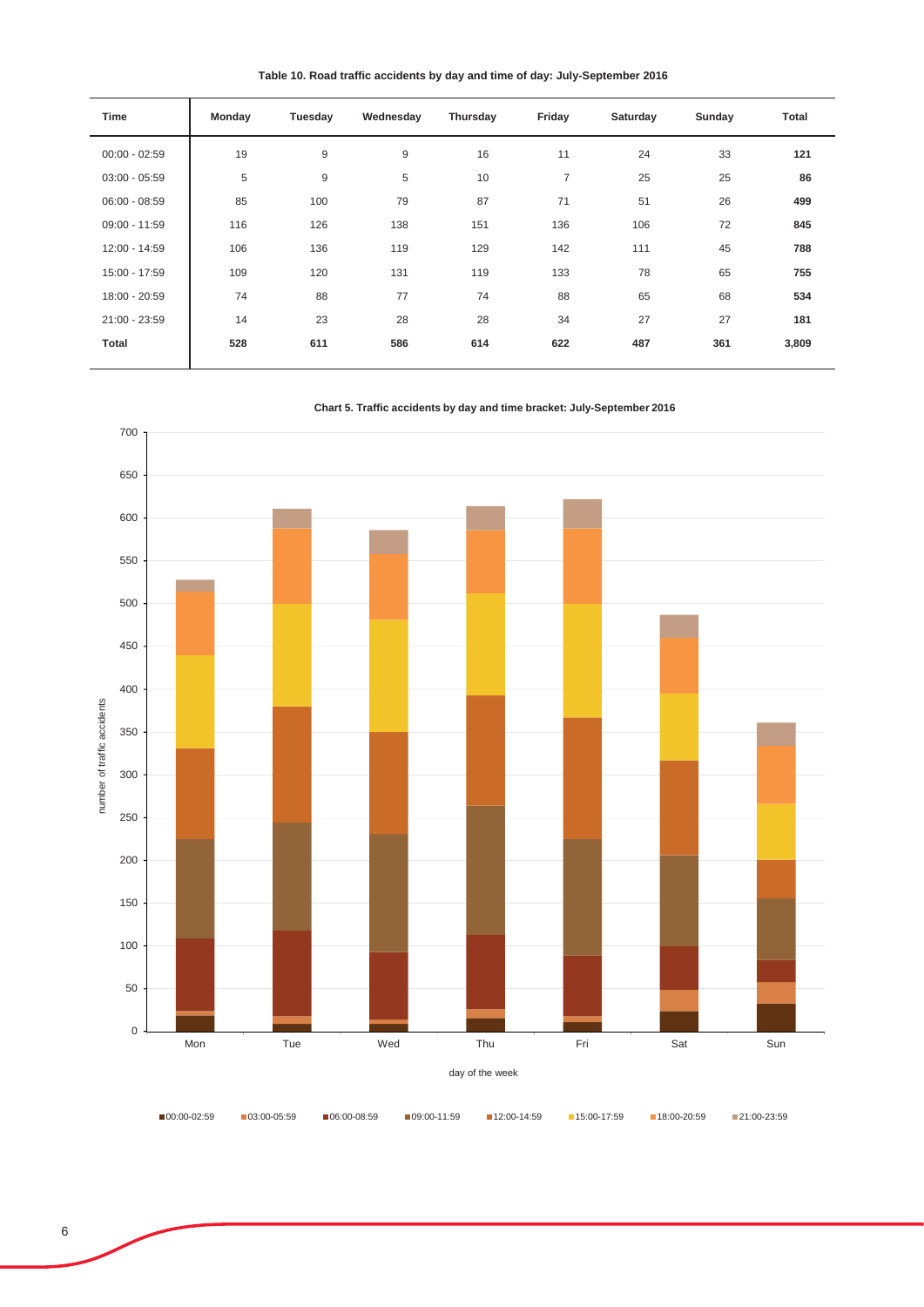|                         | January-September |       | July-September |                |                |
|-------------------------|-------------------|-------|----------------|----------------|----------------|
| Locality                | 2015              | 2016  | 2015           | 2016           | Change         |
| <b>Southern Harbour</b> | 2,448             | 2,359 | 794            | 734            | -60            |
| Cospicua                | 64                | 83    | 30             | 23             | -7             |
| Fgura                   | 213               | 204   | 71             | 77             | 6              |
| Floriana                | 188               | 164   | 65             | 47             |                |
|                         |                   |       |                |                | $-18$          |
| <b>Hal Luqa</b>         | 264               | 238   | 86             | 76             | $-10$          |
| <b>Hal Tarxien</b>      | 211               | 203   | 61             | 69             | 8              |
| <b>Haż-Żabbar</b>       | 259               | 259   | 100            | 86             | $-14$          |
| Kalkara                 | 31                | 29    | 11             | 10             | $-1$           |
| Marsa                   | 584               | 521   | 175            | 156            | $-19$          |
| Paola                   | 355               | 376   | 96             | 112            | 16             |
| Santa Lucija            | 34                | 35    | 8              | 12             | 4              |
| Senglea                 | 30                | 17    | 9              | 8              | $-1$           |
| Valletta                |                   |       |                |                |                |
|                         | 165               | 170   | 65             | 46             | $-19$          |
| Vittoriosa              | 37                | 42    | 13             | 8              | $-5$           |
| Xgħajra                 | 13                | 18    | 4              | 4              | $\Omega$       |
| <b>Northern Harbour</b> | 4,369             | 4,475 | 1,499          | 1,368          | $-131$         |
| <b>Birkirkara</b>       | 869               | 954   | 295            | 294            | $-1$           |
| Gżira                   | 339               | 303   | 119            | 85             | $-34$          |
| <b>Hal Qormi</b>        | 585               | 581   | 187            | 166            | $-21$          |
| <b>Hamrun</b>           | 272               | 295   | 91             | 95             | 4              |
| Msida                   | 445               | 470   | 133            | 154            | 21             |
| Pembroke                | 47                | 86    | 16             | 20             | 4              |
|                         |                   |       |                |                |                |
| San Gwann               | 424               | 402   | 149            | 140            | $-9$           |
| Santa Venera            | 217               | 213   | 78             | 54             | $-24$          |
| St Julian's             | 367               | 370   | 138            | 110            | $-28$          |
| Swiegi                  | 153               | 166   | 55             | 50             | $-5$           |
| Ta' Xbiex               | 74                | 76    | 33             | 22             | $-11$          |
| Tal-Pietà               | 159               | 137   | 45             | 38             | $-7$           |
| Tas-Sliema              | 418               | 422   | 160            | 140            | $-20$          |
| <b>South Eastern</b>    | 1,026             | 1,094 | 362            | 356            | -6             |
| Birżebbuġa              | 149               | 184   | 56             | 72             | 16             |
| Gudja                   | 128               | 108   | 41             | 33             | -8             |
| <b>Hal Ghaxaq</b>       | 66                | 70    | 18             | 10             | -8             |
| <b>Hal Kirkop</b>       | 30                | 44    | 12             | 8              | -4             |
| <b>Hal Safi</b>         |                   |       |                |                |                |
|                         | 33                | 35    | 17             | 14             | $-3$           |
| Marsaskala              | 173               | 153   | 67             | 58             | -9             |
| Marsaxlokk              | 53                | 58    | 14             | 25             | 11             |
| Mqabba                  | 44                | 44    | 15             | 11             | -4             |
| Qrendi                  | 26                | 24    | 11             | 8              | $-3$           |
| Żejtun                  | 192               | 259   | 65             | 84             | 19             |
| Żurrieg                 | 132               | 115   | 46             | 33             | $-13$          |
| Western                 | 1,366             | 1,358 | 452            | 407            | $-45$          |
| Had-Dingli              | 35                | 34    | 18             | $\overline{7}$ | $-11$          |
| <b>Hal Balzan</b>       | 130               | 103   | 34             | 20             | $-14$          |
| <b>Hal Lija</b>         | 173               | 151   | 57             | 40             | $-17$          |
| <b>H'Attard</b>         | 347               | 354   | 125            | 110            | $-15$          |
| Haż-Żebbuġ              |                   |       |                |                |                |
|                         | 226               | 244   | 71             | 83             | 12             |
| Iklin                   | 68                | 74    | 24             | 29             | $\,$ 5 $\,$    |
| Mdina                   | 17                | 25    | 4              | 6              | $\overline{2}$ |
| Mtarfa                  | 67                | 79    | $\,6\,$        | 3              | $-3$           |
| Rabat                   | 216               | 207   | 82             | 74             | -8             |
| Siģģiewi                | 87                | 87    | 31             | 35             | $\overline{4}$ |
| <b>Northern</b>         | 1,950             | 1,946 | 751            | 701            | $-50$          |
| <b>Hal Gharghur</b>     | 80                | 81    | 28             | 24             | $-4$           |
| Mellieħa                | 301               | 317   | 118            | 141            | 23             |
| Mġarr                   | 122               | 93    | 48             | 27             | $-21$          |
| Mosta                   | 425               | 497   | 152            | 163            | 11             |
| Naxxar                  | 472               | 383   | 166            |                | $-33$          |
|                         |                   |       |                | 133            |                |
| St Paul's Bay           | 550               | 575   | 239            | 213            | $-26$          |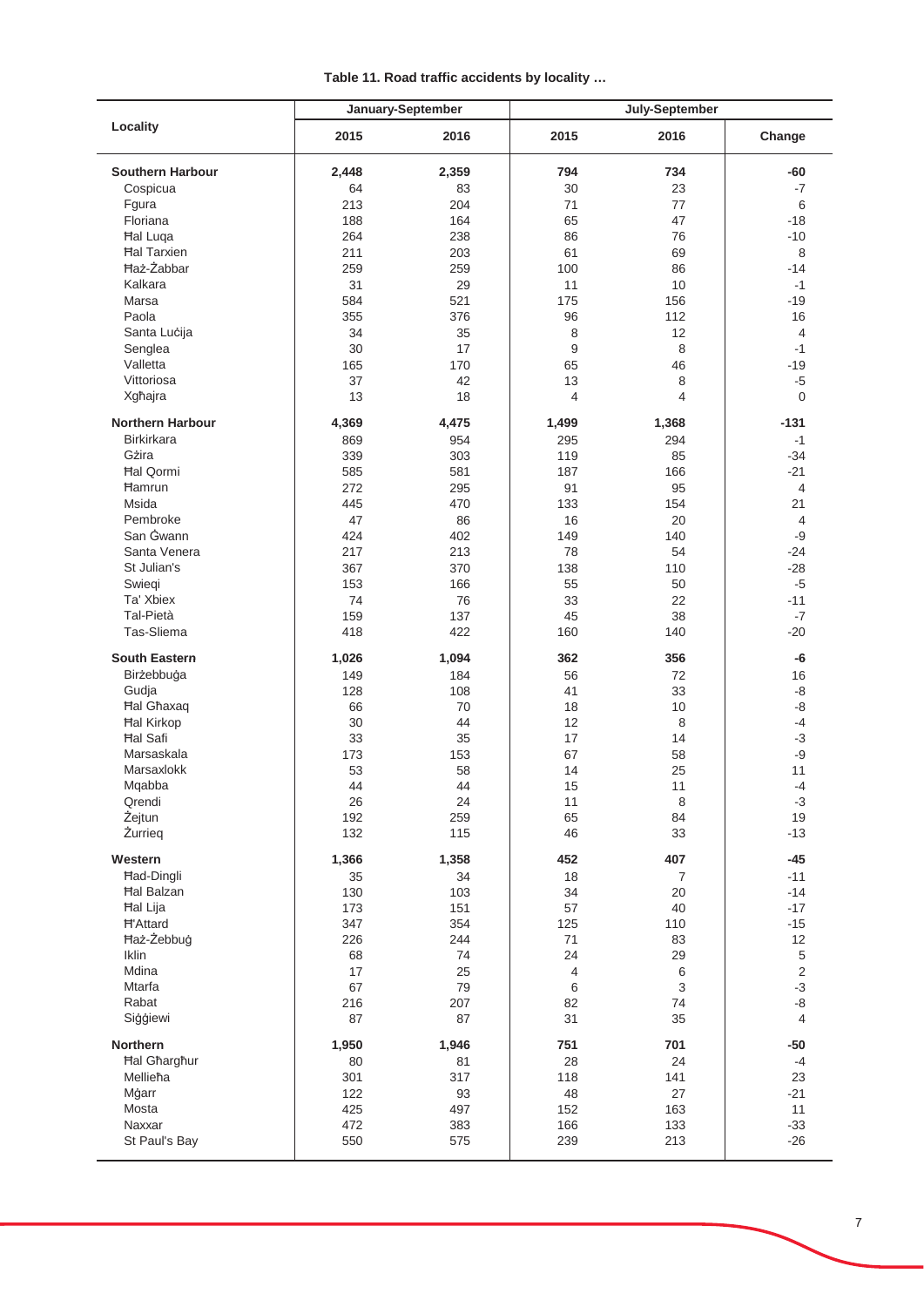|  |  |  |  |  | Table 11. Road traffic accidents by locality |  |  |
|--|--|--|--|--|----------------------------------------------|--|--|
|--|--|--|--|--|----------------------------------------------|--|--|

|                        | January-September |      | July-September |      |                |  |
|------------------------|-------------------|------|----------------|------|----------------|--|
| Locality               | 2015              | 2016 | 2015           | 2016 | Change         |  |
| <b>Gozo and Comino</b> | 618               | 621  | 256            | 243  | $-13$          |  |
| Fontana                | 12                | 13   | 5              | 3    | $-2$           |  |
| Għajnsielem            | 65                | 72   | 23             | 26   | 3              |  |
| Għarb                  | 22                | 14   | 15             | 5    | $-10$          |  |
| Għasri                 | 10                | 8    | 4              | 4    | $\Omega$       |  |
| Munxar                 | 19                | 18   | 9              | 12   | 3              |  |
| Nadur                  | 62                | 56   | 24             | 21   | $-3$           |  |
| Qala                   | 19                | 16   | 6              | 10   | 4              |  |
| San Lawrenz            | 11                | 4    | 8              | 3    | -5             |  |
| Ta' Kercem             | 6                 | 14   | 2              | 4    | $\overline{2}$ |  |
| Ta' Sannat             | 13                | 12   | 6              | 5    | $-1$           |  |
| Victoria               | 213               | 191  | 77             | 67   | $-10$          |  |
| Xagħra                 | 47                | 67   | 26             | 23   | $-3$           |  |
| Xewkija                | 76                | 90   | 32             | 38   | 6              |  |
| Żebbuġ                 | 43                | 46   | 19             | 22   | 3              |  |